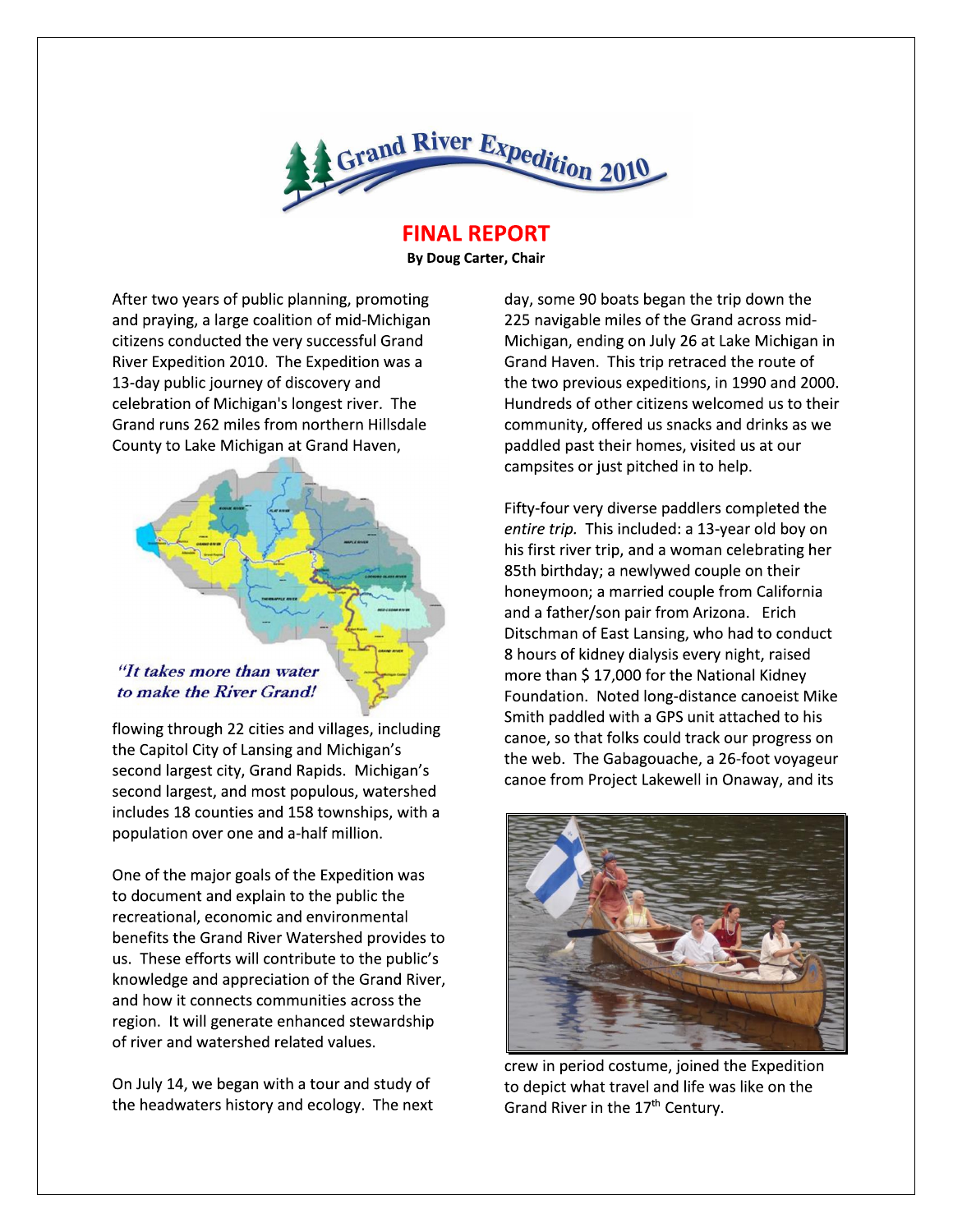Governor Granholm and Lt. Governor Cherry issued a joint Certificate of Tribute to the Expedition and its participants, as did some twenty local communities. Grand River Expedition 2010 was recognized as a quality physical activity by the Governor's Council on Physical Fitness, Health and Sports.



In putting the Expedition together this time we had to rely more on local communities, boating, watershed and conservation organizations, historical and educational groups and local businesses than in the past. Reasons for this change were largely organizational and financial. In 2004, after the death of Expedition founder Verlen Kruger, the leadership of the Expedition non-profit chose not to renew their charter. To address this, Timberland RC & D stepped forward to provide a fiscal and organizational "home" for the Expedition. And new watershed groups in the Upper Grand and Lower Grand agreed to take on major roles in planning and coordination of the event.

While the 1990 and 2000 Expeditions were funded largely by General Motors Corporation not so this time around. Reflecting the country's economy, we received only five cash contributions of \$1,000 or more, with none more than \$5,000. The bulk of our support came from more than 165 partners businesses, communities, user groups and historic and education organizations.

This was the first year we had to charge our paddlers, but for \$147 each received a 13-day guided river trip, complete with camping, meals, liability insurance, leadership, education, transport of their camping and personal gear, fresh water and a top-quality commemorative stainless steel water bottle. Everyone agreed this was the "deal of the century." Of course, lesser fees applied for shorter trips and young people.

How'd we do? What'd we find? Some 300 paddlers joined us on the river and hundreds more on the riverbanks. The extensive and positive press coverage given to the Expedition and the Grand River reached thousands more. We are extremely encouraged by the warm reception extended by local communities, and by property owners, Native Americans, businesses and others along the river as we moved downstream.

We were welcomed at each stop with music, educational events and ceremonies celebrating the river and their community. The opening ceremony near the headwaters included an exchange of gifts between Liberty (the uppermost community) and Grand Haven (the lowermost). Persons representing Grand River tributaries, Lake Michigan and the Grand River Bands of Ottawa Indians "blessed" the Headwaters Rock with water from their area (note: we used treated water to minimize movement of invasive species).

We and our local visitors learned about the human and natural history of the area, as well as more current subjects like: individual actions we can take to reduce non-point pollution; recent efforts to link terrestrial and water trails; status and integrity of vegetation, aquatic systems and fish and wildlife populations, including invasive and endangered species; and how to recognize that crystal meth activity is occurring in remote river areas (a growing problem in this area). As we approached Lake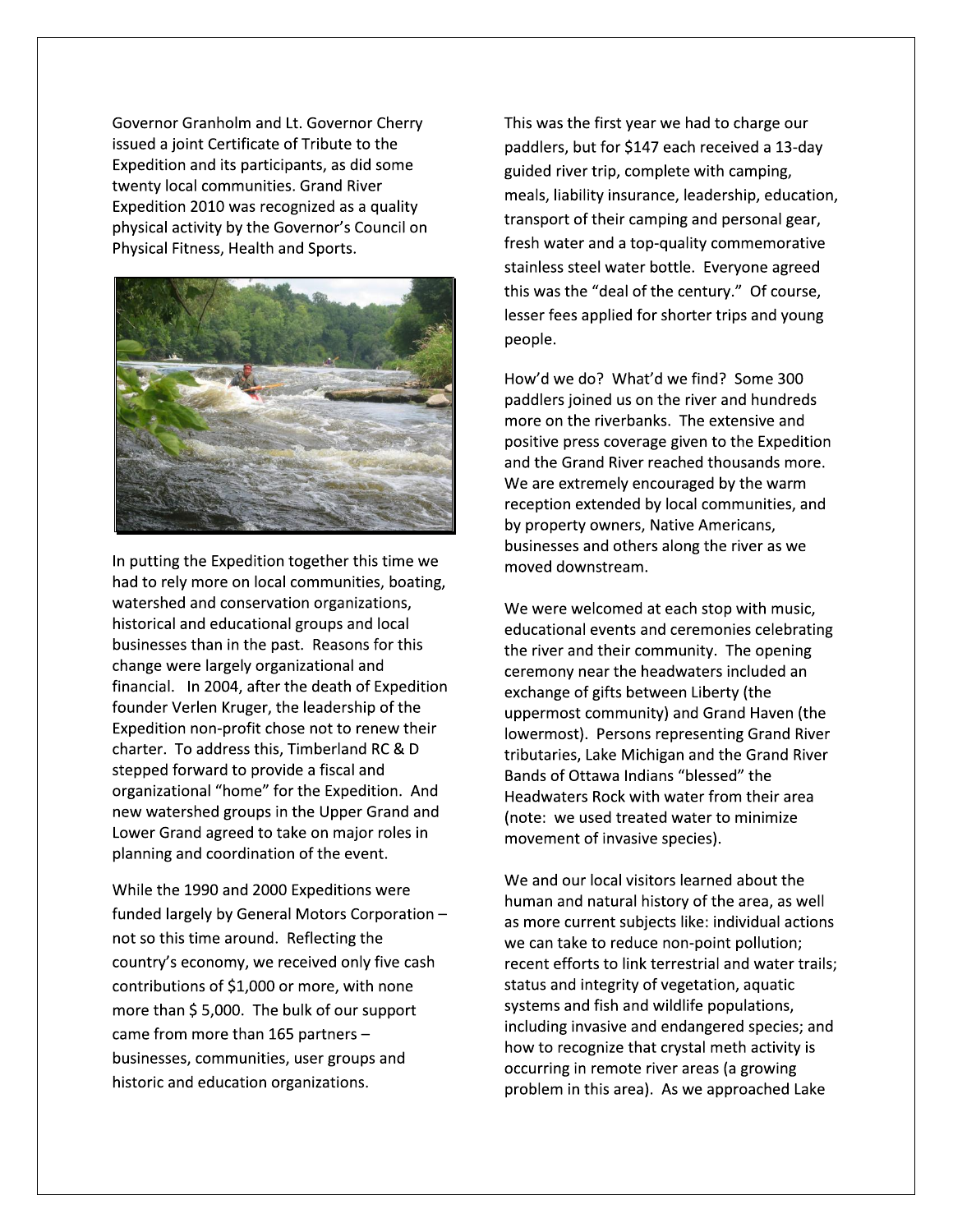Michigan, we were escorted by the United **States Coast Guard.** 

We were unable to conduct a formal sciencebased environmental assessment during the Expedition due to budget limitations. However, our participants' observations of a wide variety of fish species, mammals, invertebrates, birds (eagles, osprey, herons, Sandhill cranes, and many songbirds and shorebirds) all indicate a fairly healthy and improving stream corridor.

Many river sections are quite undisturbed, with fairly intact wetlands, floodplains and aquatic and riparian vegetation. The beauty of the river and its banks surprised and pleased even the most ardent critics. Our limited water quality



testing showed signs of an urban stream that is returning to life. We found no real major "hot spots" or critical areas. We still have a ways to go - non-point sources of pollution, runoff, erosion and resultant sedimentation still exist.

A public education program is needed, as some people continue to act without respect and concern for the river and its banks. But as more and more positive attention is focused on the Grand as an important recreational and economic resource, in time these activities will decrease. Likely to help in this regard is the "coffee table book" produced by the Grand Rapids Press, Michigan's second largest newspaper. The Press was on the Expedition every day, and had daily internet blogs and

feature articles (including many front page spreads) for 17 straight days. Their resulting book focuses on the Expedition and the watershed - its communities, its values and its people. The Grand Haven Tribune also had a correspondent on the trip, filing daily blogs and articles for publication on the web and in the paper. Other media also covered the trip.



Expedition Chair Doug Carter presented each host with a Certificate of Appreciation and a book on the history of the Grand River. He then "Passed the Paddle," asking local officials if they would be willing to sign the "official Expedition paddle" as a commitment of their community or organization to work with their neighbors for greater protection and stewardship for the river, and enhanced education of its citizens all enthusiastically agreed!

The Expedition was an organizational and logistical nightmare. There are no public campgrounds along the river, and few well designed access points. Toilets for 75-100? Forget about it! We rented porta-potties along the way, and mounted one on a snowmobile trailer. Our "traveling blue loo" was hauled downriver by our ground support crew, and proved to be one of the most popular services we provided. The 10 dams lacked signage, good portage or safety measures. And providing three meals a day for a large number of paddlers was a BIG challenge. Even though this Expedition has been done twice before, we